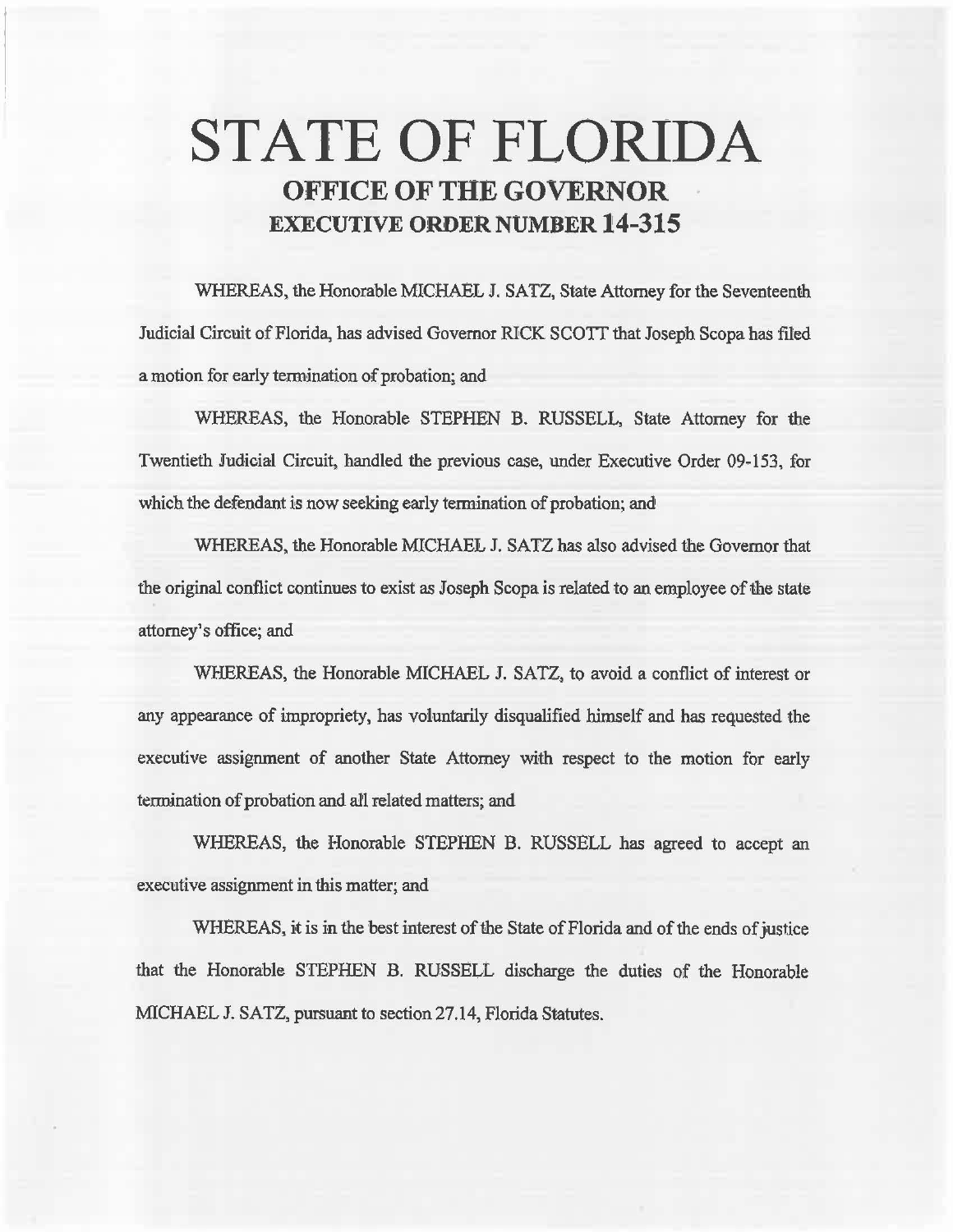NOW, THEREFORE, I, RICK SCOTT, Governor of Florida, in obedience to my solemn constitutional duty to "take care that the laws be faithfully executed," and pursuant to the Constitution and laws of the State of Florida, issue the following Executive Order, effective immediately:

## Section 1.

The Honorable STEPHEN B. RUSSELL, S1ate Attorney for the Twentieth Judicial Circuit of Florida, referred to as the "Assigned State Attorney," is assigned to discharge the duties of the Honorable MICHAEL J. SATZ, State Attorney for the Seventeenth Judicial Circuit of Florida, as they relate to the motion for early termination of probation and all matters related to Joseph Scopa

## Section 2.

The Assigned State Attorney or one or more Assistant State Attorneys and Investigators, who have been designated by the Assigned State Attorney, shall proceed immediately to the Seventeenth Judicial Circuit of Florida, and are vested with the authority to perform the duties prescribed herein.

### Section 3.

All residents of the Seventeenth Judicial Circuit are requested, and all public officials are directed, to cooperate and render whatever assistance is necessary to the Assigned State Attorney, so that justice may be served.

### Section 4.

The period of this Executive Assignment shall be for one (1) year, to and including December 17, 2015.